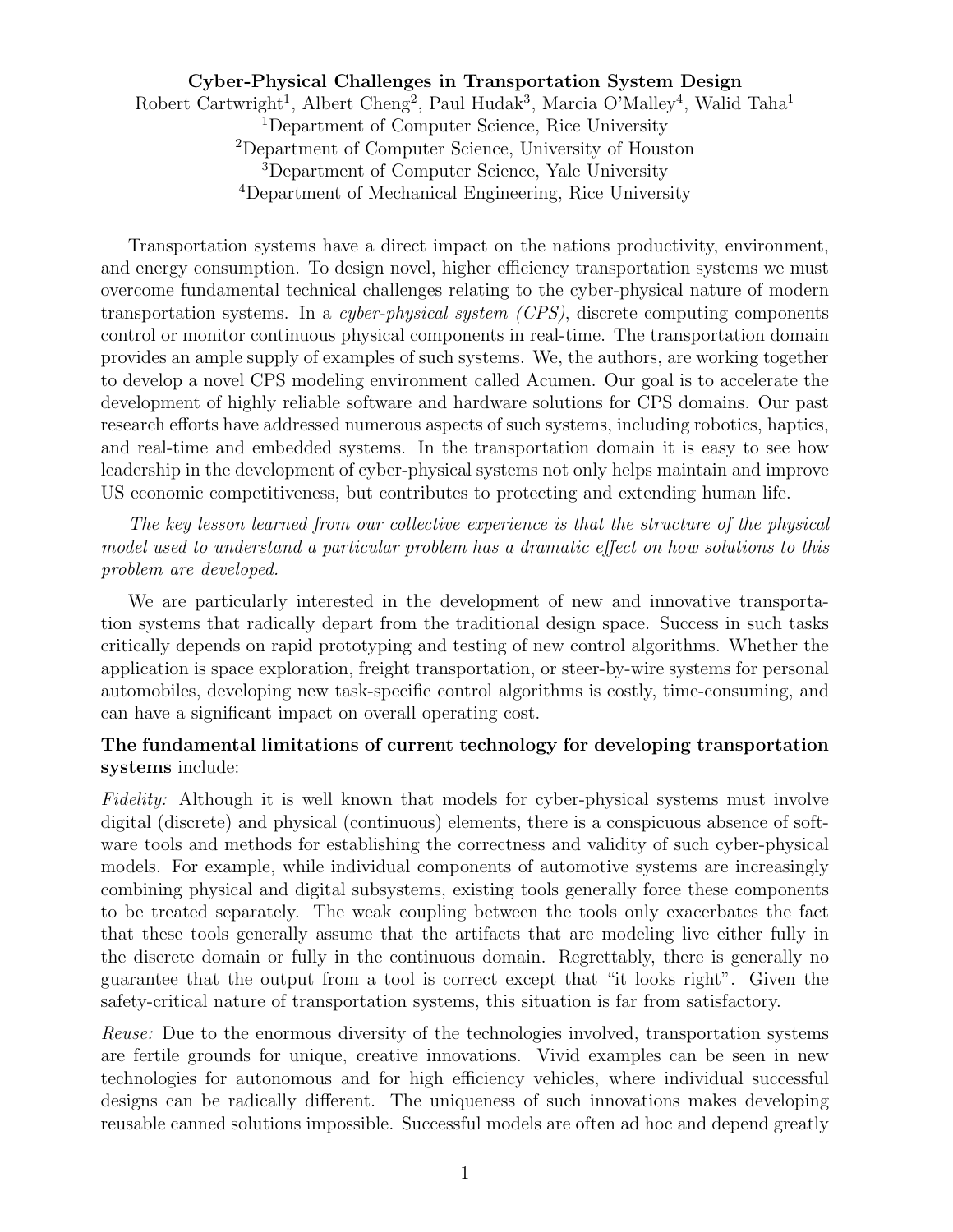on the details of the system being designed. As a result, the timely development of new systems hinges on the ability to quickly model and validate the physical behavior of both the new technology and its potential environments. Existing methods and tools for building hardware and software solutions provide neither the integration nor the abstractions needed to build reusable cyber-physical components.

Cost: A transportation system that is experimental or highly specialized cannot benefit from the economics of mass production. As a result, the design and validation cost for such systems can be extremely high. We need to develop tools and methods that allow new models to be prototyped quickly and efficiently, leveraging when possible similar features from other models.

# The most important research challenges are:

Reliable methods for modeling cyber-physical systems: While the difficulty in modeling cyberphysical systems comes from the diversity of these systems, the most promising approach to mitigating this problem is to develop very expressive, general modeling languages. In principle, mathematics can provide this kind of common language. Unfortunately, there are currently two problems with this ideal. First, because of round-off errors, existing programming languages rarely provide satisfactory implementations of either arithmetic or other mathematical concepts to the point where they would be acceptable for modeling purposes. In fact, even most symbolic mathematical systems fail to provide the semantic correctness guarantees that would be needed for mathematical modeling. At the same time, for specialized domains such as mechanical design, mathematics does not always provide the most standard or most directly usable notation.

Effective methods for analysis, simulation and validation of models: Once a model has been built, systematic design requires tools and methods to transform into an efficient machineexecutable form. State-the-art compilation techniques can be used to perform this translation, but new technologies such as multi-core architectures and reconfigurable computing architectures can only be exploited effectively if we take into account the nature of the class of models being executed. At the same time, tools are needed for both the manual and the automated analysis of various properties of these models. For example, given a model of an automobile, can we verify that an automatic transmission controller does not oscillate when the car is driving on a fixed-gradient road? Can we verify that a cruise control system can stay within a certain error of the desired speed? Can we verify that it expends energy only within reasonable bounds of what is expected to be needed under such circumstance?

Methods and techniques for guaranteeing real-time properties: Cyber-physical systems enable their users to monitor and manipulate the physical world. Many such systems involve realtime constraints. While recent advances in the theory of hybrid systems provide a foundation for studying cyber-physical systems, these techniques must be adapted and extended to handle the modeling concepts that naturally arise in physics, and integrated with a wide range of analysis techniques to verify real-time properties of cyber-physical models.

## The most promising innovations and abstractions are:

Integrated Methods for Design and Verification of CPSs: We need to find clear, well-defined methods for designing systems that contain hybrid components. Such methods will generally always be dependent on the technology available for capturing and validating designs. Thus, current methodologies are closely tied to existing tools, which are either traditional